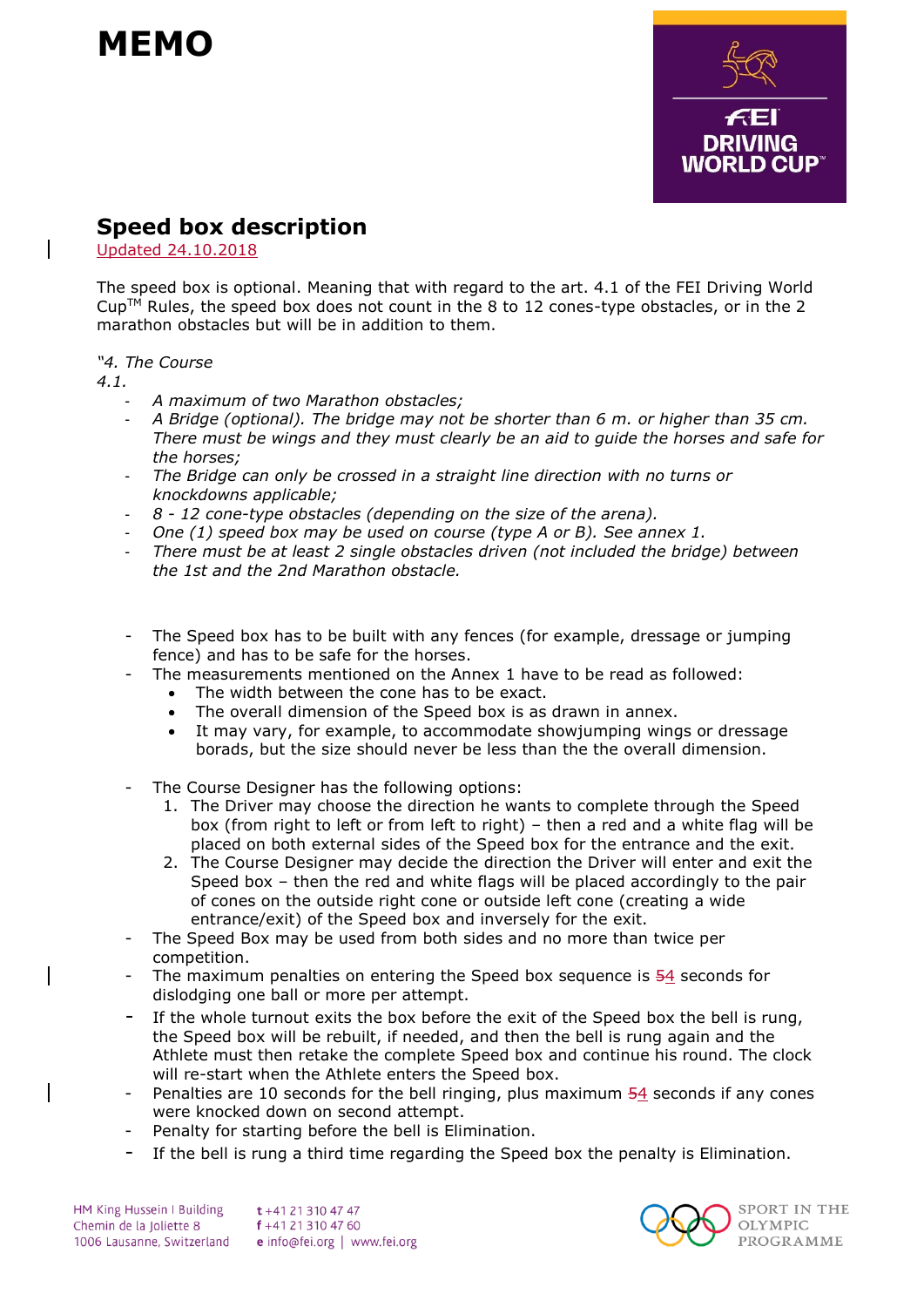

## **ANNEX 1**

Speed box type A